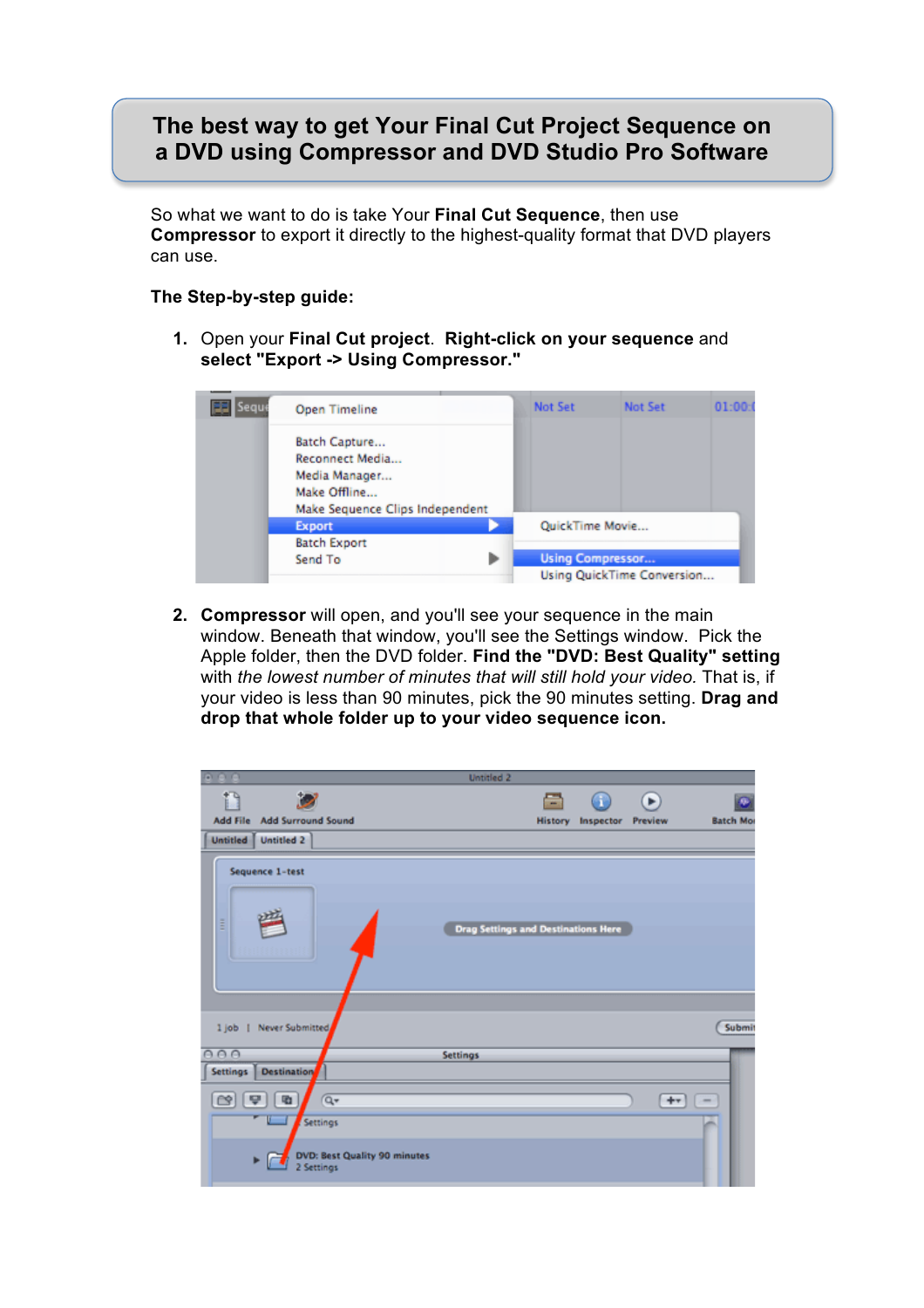**3. Click on the Destinations tab,** and browse and pick where you'd like your output files to go (it should be your project folder). **Drag and drop that destination** (your chosen folder) **up** to each of the two entries:

| $-1$ $2 - 1$                                                                       | Untitled 2                         |                                                                                             |                        |
|------------------------------------------------------------------------------------|------------------------------------|---------------------------------------------------------------------------------------------|------------------------|
| <b>Add Surround Sound</b><br><b>Add File</b>                                       |                                    | ÷<br>⊪<br>Inspector<br><b>Preview</b><br><b>History</b>                                     | <b>Batch Monitor</b>   |
| <b>Untitled 2</b><br><b>Untitled</b>                                               |                                    |                                                                                             |                        |
| Sequence 1-test<br><b>Dolby Digital</b><br>(ad)<br>ĭ<br>ø                          | Source<br>MPEG-2 6.2Mbps<br>Source | Sequence 1-t <b>3</b> ⊙ ⊙<br>Sequence 1-t $\qquad \qquad$ $\qquad \qquad$ $\qquad \qquad$   |                        |
| 1 job, 2 targets   Never Submitted                                                 |                                    |                                                                                             | <b>Submit</b>          |
| AA                                                                                 | Destin<br>tions                    |                                                                                             |                        |
| <b>Destinations</b><br><b>Settings</b><br>看                                        |                                    |                                                                                             | $+ -$<br>$\frac{1}{2}$ |
| Apple<br>$\blacksquare$<br>4 Destinations<br>$=$ Source<br>Current Source Location |                                    | Double Click on Hard Drive Icon<br>in order to browse and select<br>your distanation folder |                        |
| Desktop<br>Macintosh HD Users alwales besktop                                      |                                    |                                                                                             |                        |

- **4. Click Submit, then click Submit in the next window.** Compressor will render two files (an m2v file and an ac3 file) in the destination folder you specified. If you want to view the encoder's progress, click the Batch Monitor button, then click "This Computer."
- **5.** Once the render's done, close Compressor, then **open DVD Studio Pro Software.** You'll want to use the Extended or Advanced view for these steps -- if you're using Basic view, you can switch using the Window menu:

| ЖM | <b>Linkiniand</b> |    |  |
|----|-------------------|----|--|
|    |                   |    |  |
|    | <b>UTorman</b>    |    |  |
|    |                   |    |  |
|    | 300               |    |  |
|    | Basic             | F1 |  |
|    | Extended          | F2 |  |
|    | Advanced          | F3 |  |
|    | 工家,               |    |  |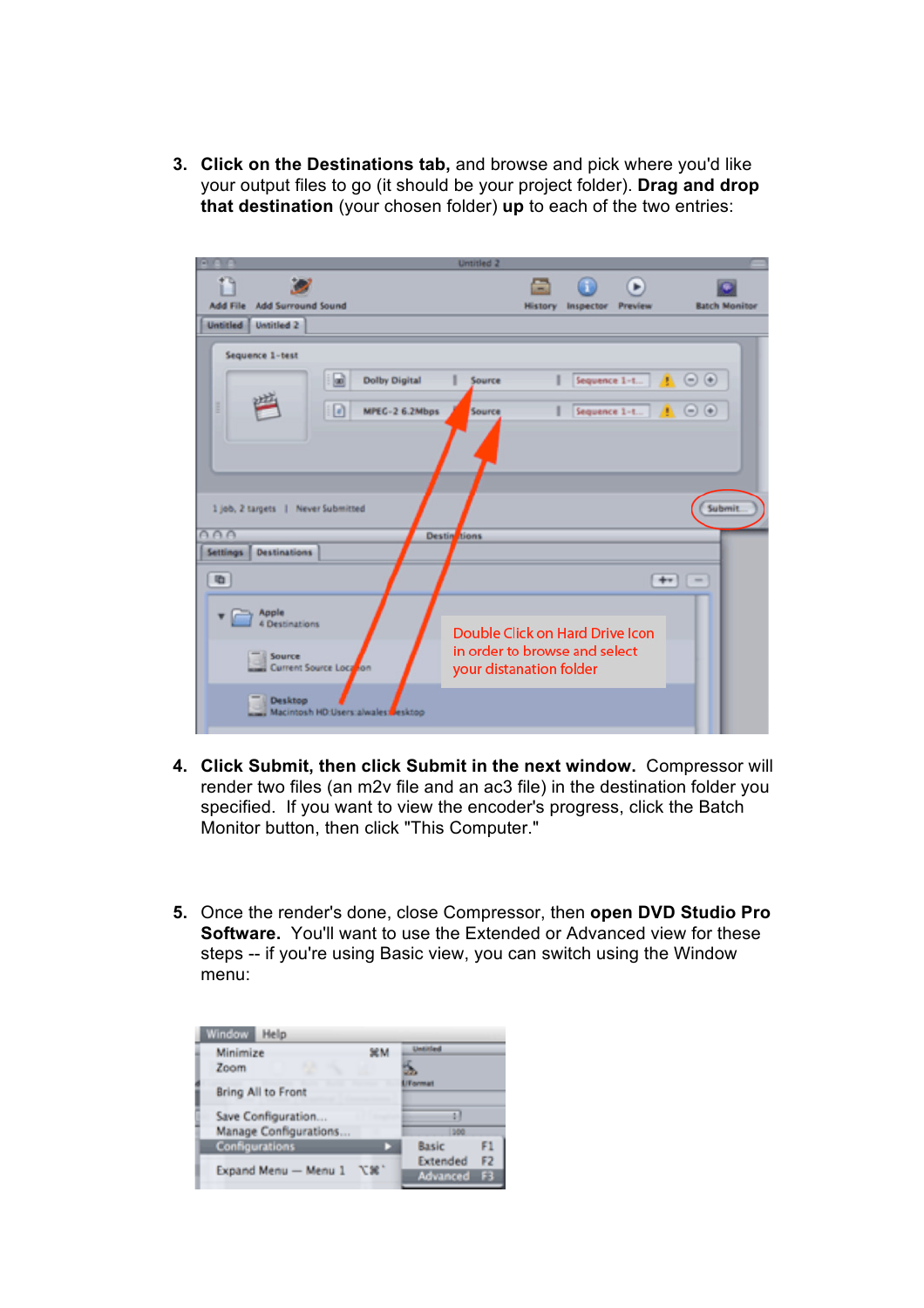**6.** Find the .m2v and .ac3 files that Compressor created. Drag and drop the m2v directly from the Finder into the open Track Window (Green) in the Graphical view of DVD Studio Pro.



**7. Set the track as the first play:** Right click or (Ctrl + click) on **Track Window** (Green) and from pop-down window choose option **'First Play'**. If you successfully set the **First Play**, then you should see a little blue disc icon in the top left of your Track container.



**8. Make Your DVD "Loop". (**If you do not require to play your DVD on a loop skip this step.)

So you put your disc in a DVD player and it plays your Track as the **First Play**, but what happens when the Track is finished playing? The DVD will just stop playing unless you set your Track's **End Jump** to **loop** back onto itself.

Click on your **Track** in the **Graphical** window. In the **Properties** window on the right, click on the **End Jump** drop down menu and select the **Track**. You can also rename the clip here as well if you want.